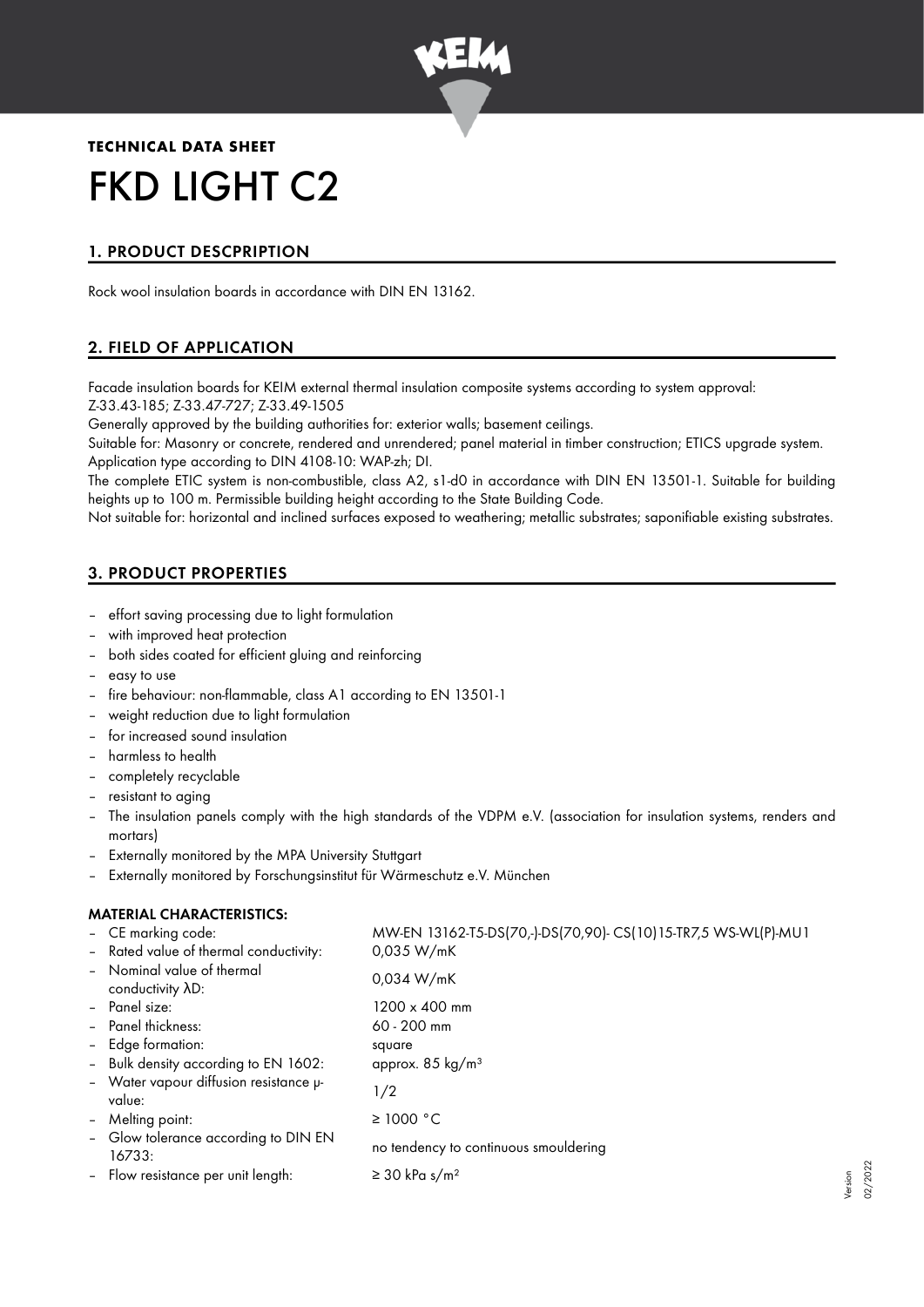| - Water absorption at long-term partial                 | WL(P) ≤ 3.0 kg/m <sup>2</sup> |  |
|---------------------------------------------------------|-------------------------------|--|
| immersion:                                              |                               |  |
| - Compressive strength:                                 | $\geq$ 15 kPa                 |  |
| Compressive stress at 10%<br>compression:               | CS(10) ≥ 15 kPa               |  |
| - Tensile strength perpendicular to the<br>panel plane: | $TR7,5 \geq 7,5kPa$           |  |
| - Thickness tolerance:                                  | $T5 + 3 / -1$ mm              |  |
| - Width tolerance:                                      | $W2 \pm 2$ mm                 |  |
| - Length tolerance:                                     | $15 \pm 5$ mm                 |  |
| - Squareness:                                           | $55 \pm 5$ mm/m               |  |
| - Planarity:                                            | $P \pm 3$ mm/m                |  |
| - Colour shade:                                         | yellow-brown                  |  |

## 4. APPLICATION INSTRUCTIONS

#### SUBSTRATE PREPARATION:

The substrate must be strong, dry, clean, sound and free from adhesion-reducing residues. The permanent compatibility of any existing coatings with the adhesive mortar must be examined by an expert. The insulation panel may also be used as a basement ceiling insulation panel: Rusty steel beams or damp areas must not be covered with insulation until the cause itself has been properly remedied.

#### APPLICATION CONDITIONS:

Ambient and substrate temperature during application and drying from ≥ 5 °C to ≤ 30 °C. Do not apply in direct sunlight or on sun-heated substrates. Protect surfaces from direct sun, wind and rain during and after application.

#### APPLICATION:

Cut to size using an insulation knife or a suitable insulation saw.

#### GLUING:

The insulation panels are butted tightly and glued in a bond from bottom to top. Apply the appropriate adhesive mortar to the insulation panels using the bead-and-dot method or over the entire surface. Push the boards into place. At the edges of the building, the insulation panels are glued offset Apply the system's adhesive mortar to the insulation panels using the bead-and-dot method, ensuring an adhesion of min. 40 %. Adhesive surface proportion from 220 mm insulation thickness: min. 40 % The insulation panels may also be adhered in 2 layers. The second layer of insulation panels is glued over the entire surface and in a staggered bond pattern (starting with half a row of panels). On panel materials in wood construction, the insulation panels are glued over the entire surface with the adhesive filler Klebespachtel. For this purpose, the adhesive filler is applied to the substrate or to the insulation panels with a notched trowel. Immediately after applying the adhesive, the insulation panels must be glued to the substrate. Closing of unavoidable defects and joints up to 5 mm wide with Iso Top Thermfoam B1 is permissible. General instruction with regard to gluing: Do not apply adhesive to the panel joints. Do not create an insulation panel joint over a joint in the substrate underneath. The insulation panel may also be used as a basement ceiling insulation panel: Apply Pulverkleber-90 with a notched trowel ≥ 10 mm to the full surface of the insulation panel, alternatively to the substrate, using the comb-bed method, and then float it into the adhesive bed with slight pressure. For full-surface bonding, it is recommended to apply adhesive mortar to both the insulation panel and the substrate (floatingbuttering method). The insulation panels must be applied tightly to the substrate, cavities are not permissible.

#### DOWELING:

Check the adhesion of the insulation panels after at least 3 days. Insulation panels that are not bonded or damaged must be replaced. Anchoring is carried out in glued and dowelled ETIC systems with generally approved ETICS fasteners according to DIN EN 1991-1-4/NA. The required fastener quantity depends on the building height and the respective wind zone in which the object is located. The minimum distance between anchor shank and board edge is min. 150 mm, the minimum distance between anchor shank and anchor shank is min. 200 mm. For further information, please refer to our ETICS Technical Guide, Chapter #8, ETICS Wind Suction Loads. The insulation panel may also be used as a basement ceiling insulation panel: Without fire protection requirements: The insulation panels may only be glued to new substrates up to a maximum weight per unit area of 15 kg/m² (including any final coating). In the case of insufficiently load-bearing substrates maximum weight per unit area of 15 kg/m² (including any final coating). In the case of insufficiently load-bearing substrates  $\frac{5}{8}$ <br>(old substrates) or if the permissible weight per unit area is exceeded, dowelling is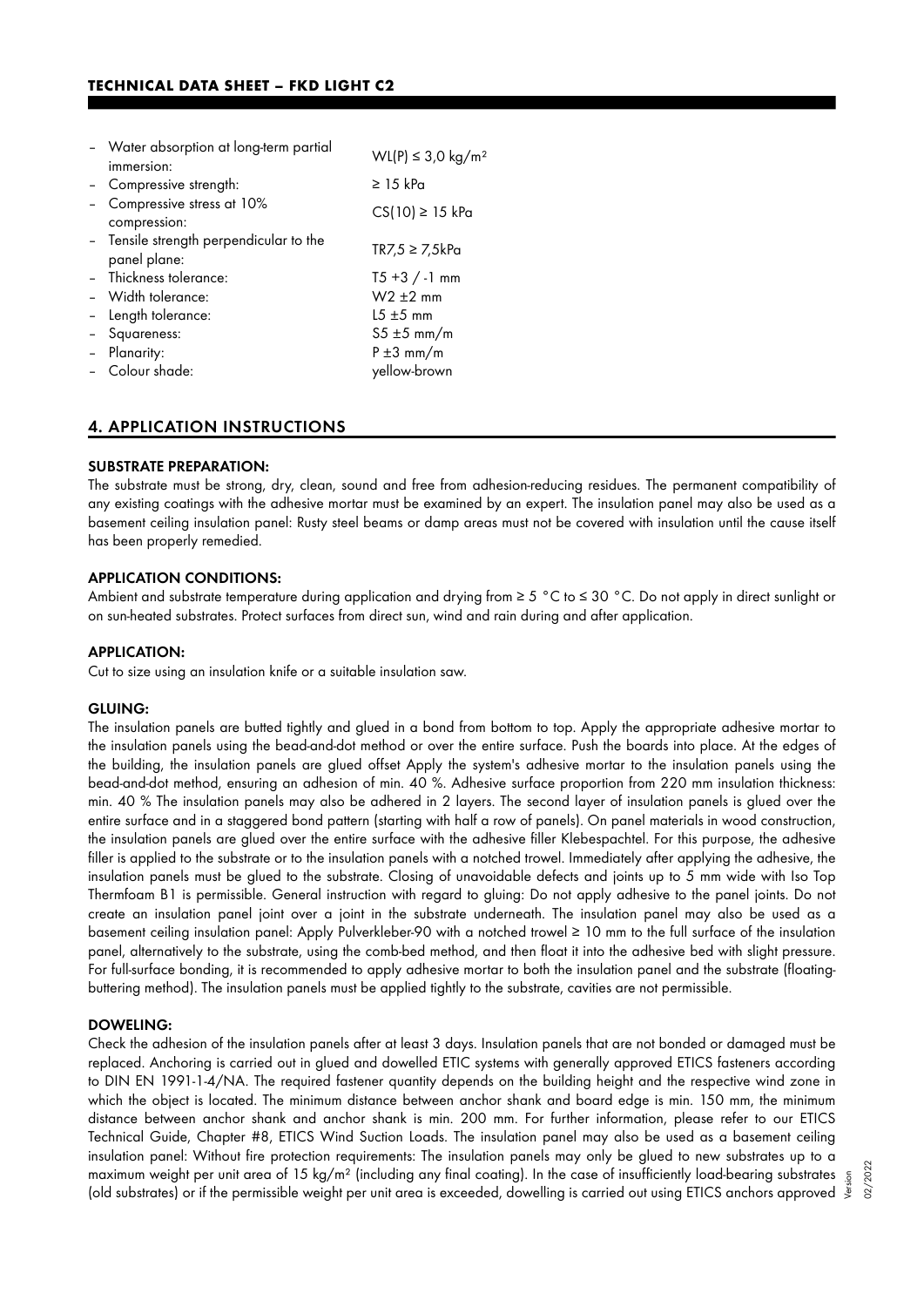by the general building authorities or by the European authorities. Minimum number of anchors: 2 anchors per insulation board cut. With fire protection requirements: If necessary, dowel with the basement ceiling insulation screw DDS-Z and the basement ceiling insulation washer DDT.

#### REINFORCEMENT:

Notes on the installation of field boundary joints for insulation board thicknesses ≤ 200 mm and recessed anchor installation: The field sizes without expansion joints are 50 m x 25 m for ETIC systems with STR U 2G.

The corresponding field sizes are to be determined object-specifically by the planner.

Please also refer to the KEIM ETIC-System approval.

| <b>Panel thickness</b><br>[mm] | Dynamic stiffness s'<br>[MN/m <sup>3</sup> ] | $m2$ per<br>bundle | $m2$ per<br>pallet | <b>Bundle per</b><br>pallet |
|--------------------------------|----------------------------------------------|--------------------|--------------------|-----------------------------|
| 60                             | 11                                           | 1.92               | 19.2               | 10                          |
| 80                             | 9                                            | 1.44               | 14.40              | 10                          |
| 100                            | 9                                            | 0.96               | 11.52              | 12                          |
| 120                            | $\overline{7}$                               | 0.96               | 9.60               | 10                          |
| 140                            | 6                                            | 0.96               | 7.68               | 8                           |
| 160                            | 6                                            | 0.96               | 5.76               | 6                           |
| 180                            | 5                                            | 0.96               | 5.76               | 6                           |
| 200                            | 4                                            | 0.96               | 5.76               | 6                           |

## 5. PACKAGING / TECHNICAL DATA

## 6. STORAGE

| max. storage time       | <b>Storage conditions</b>         |  |  |
|-------------------------|-----------------------------------|--|--|
| no maximum storage time | drv<br>protect against weathering |  |  |

#### STORAGE INFORMATION:

Please note max. stacking height of 2 m. Transport packaging is not sufficient weather protection.

## 7. DISPOSAL

EC WASTE CODE: Waste code: 17 06 04

## 8. SAFETY INSTRUCTIONS

Safety instructions UZ 140: Wear protective gloves / protective clothes / eye protection/ face protection. In case of contact with eyes: Rinse cautiously with water for several minutes. Remove any contact lenses if possible. Continue to rinse. Get immediate medical advice/attention. / Keep children away from fresh render. / Always comply with work safety instructions.

## 9. CERTIFICATES & QUALITY SEALS